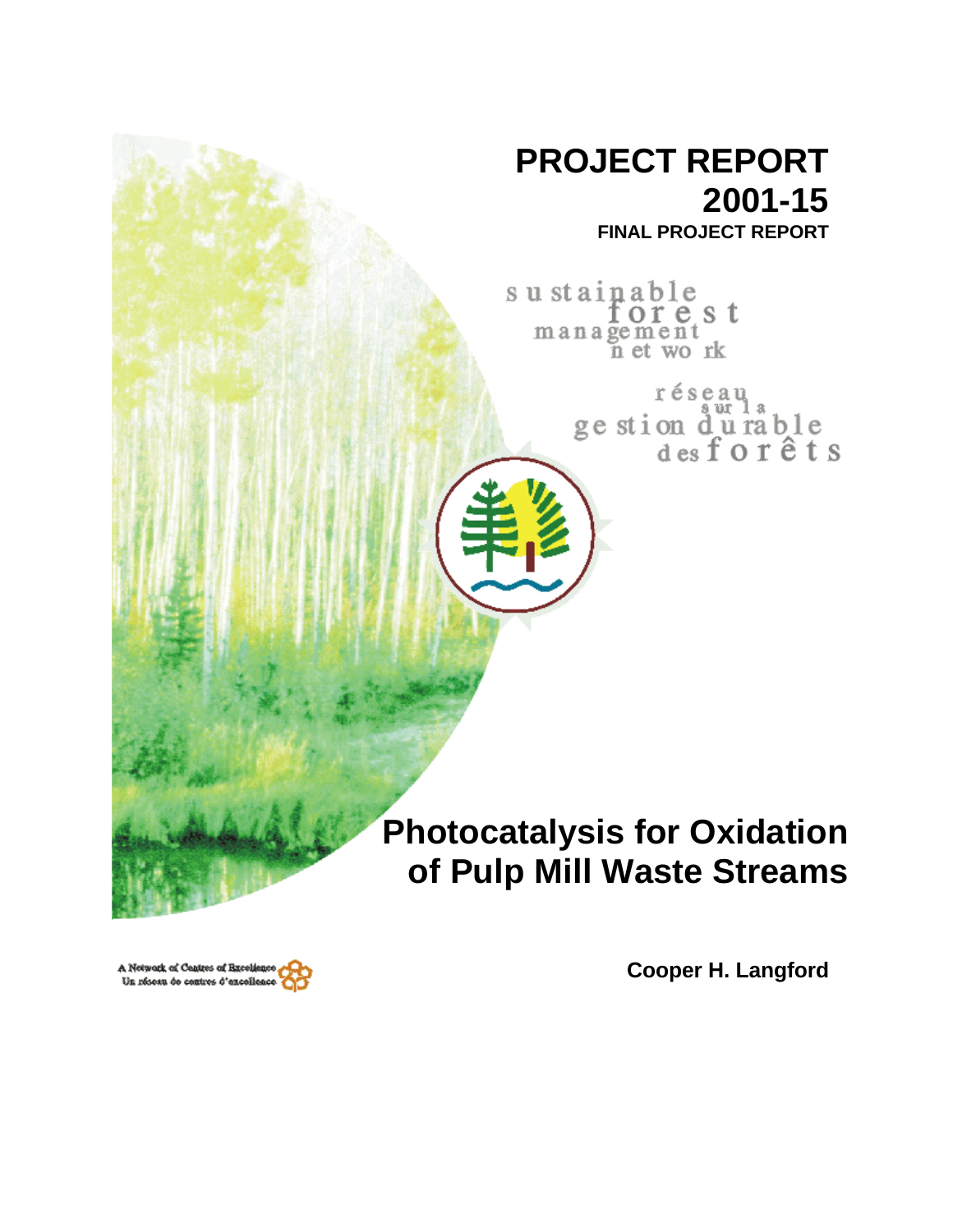For copies of this or other SFM publications contact:

Sustainable Forest Management Network G208 Biological Sciences Building University of Alberta Edmonton, Alberta, T6G 2E9 Ph: (780) 492 6659 Fax: (780) 492 8160 http://www.ualberta.ca/sfm

ISBN 1-55261-125-6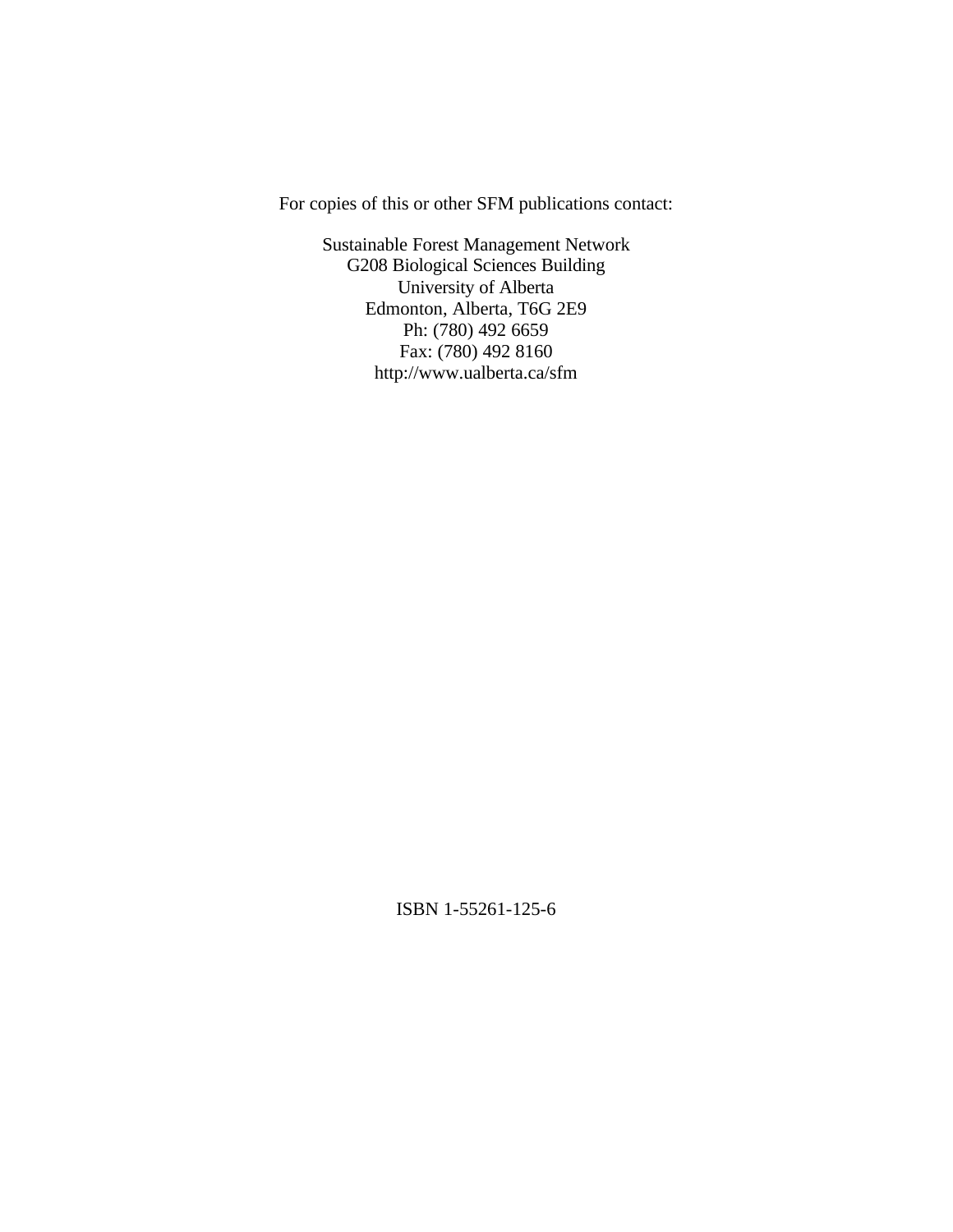# **Photocatalysis for Oxidation of Components of Pulp Mill Waste Streams**

**SFM Network Project: Advanced Oxidation Processes, Especially Photocatalytic**

by

Cooper H. Langford **Chemistry** University of Calgary

**May 2001**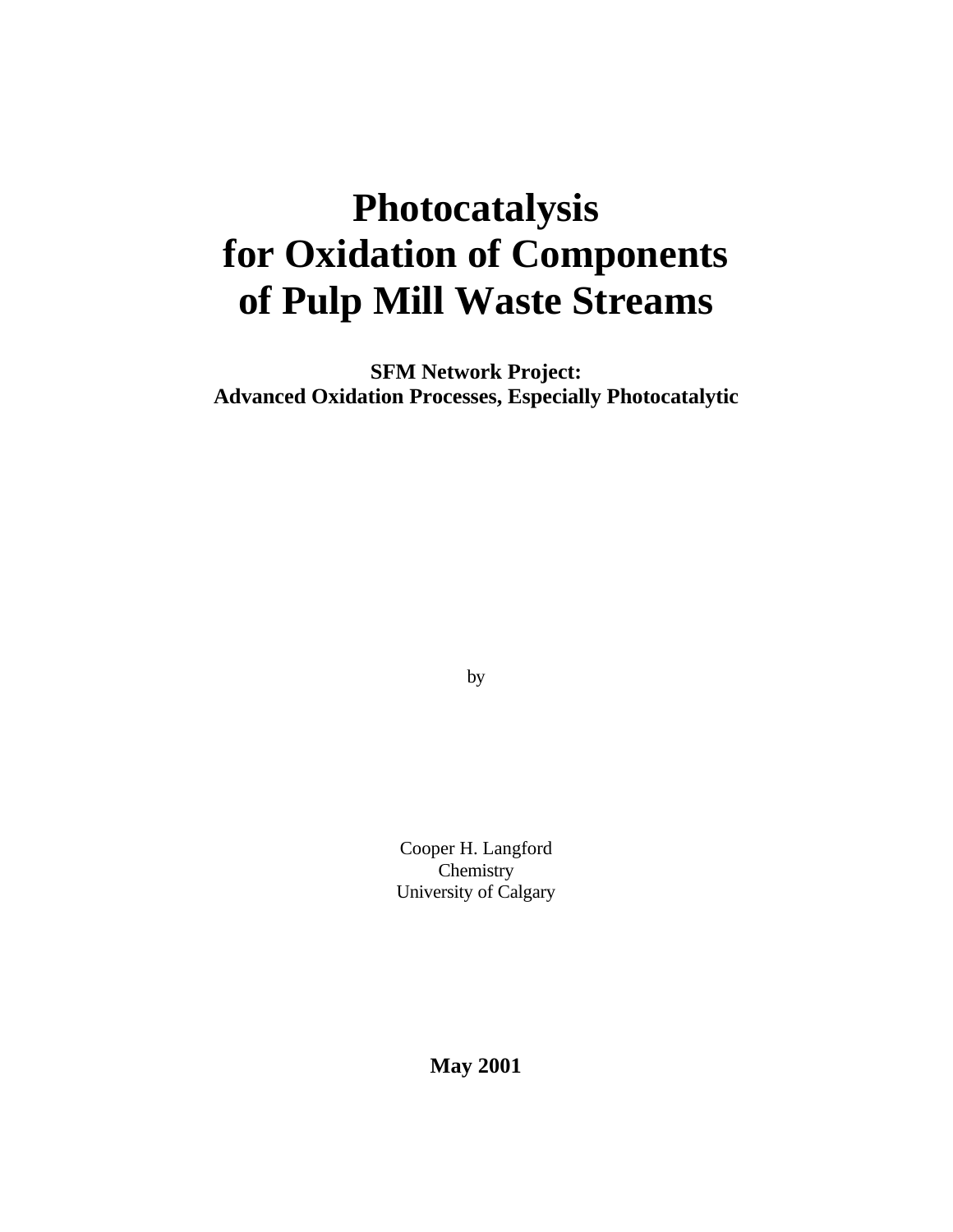# **GOALS AND OVERVIEW**

The form of photocatalysis that has been studied extensively for its potential as a method of advanced oxidation is reaction initiated by light absorption by a stable metal oxide. The oxide of choice is  $TiO<sub>2</sub>$  because it is inexpensive, non-toxic, and does not undergo photocorrosion. TiO2 may be regarded from the point of view of semiconductor theory. From that perspective, absorption of a near uv photon (wavelength < 385 nm) can be regarded as exciting an electron from the valence band to the conduction band (see diagram). A surface trapped electron (standard potential  $\sim$  0V on the hydrogen scale) is readily captured by molecular  $O_2$  and the hole left in the valence band is a strong oxidizing agent (standard potential  $> 3$  V). A surface trapped hole is a very non-selective oxidant. It can even oxidize water to give the •OH radical that attacks a very wide range of organic molecules. Thus, irradiation of  $TiO<sub>2</sub>$  can initiate the oxidation of most organic molecules by  $O_2$ . It is in that sense that the slight misnomer "photocatalyst" is applied. The final product of such oxidation is normally  $CO<sub>2</sub>$ , water, and inorganic ions.



The first objective of this project was to determine whether the major components of pulp mill waste streams are efficiently photocatalytically oxidized to  $CO<sub>2</sub>$  and inorganic ions. With the accumulation of evidence that the desired reactions are feasible, attention focused on the identification of the most effective forms of photocatalyst and the points of application in the pulp mill stream. Experiments were directed to the acid stream, the base stream, and waters from biological treatment ponds. All three sample types can be photocatalytically treated. This result implies the consequent need to attack the problem of design of practical reactors that might be effectively implemented in pulp mills. Thus, we can identify the elements of the project under three headings.

- 1. Establish treatability of components of pulp mill streams.
- 2. Development and characterization (optimization) of photocatlaysts.
- 3. Design of reactors suitable for use on the streams identified.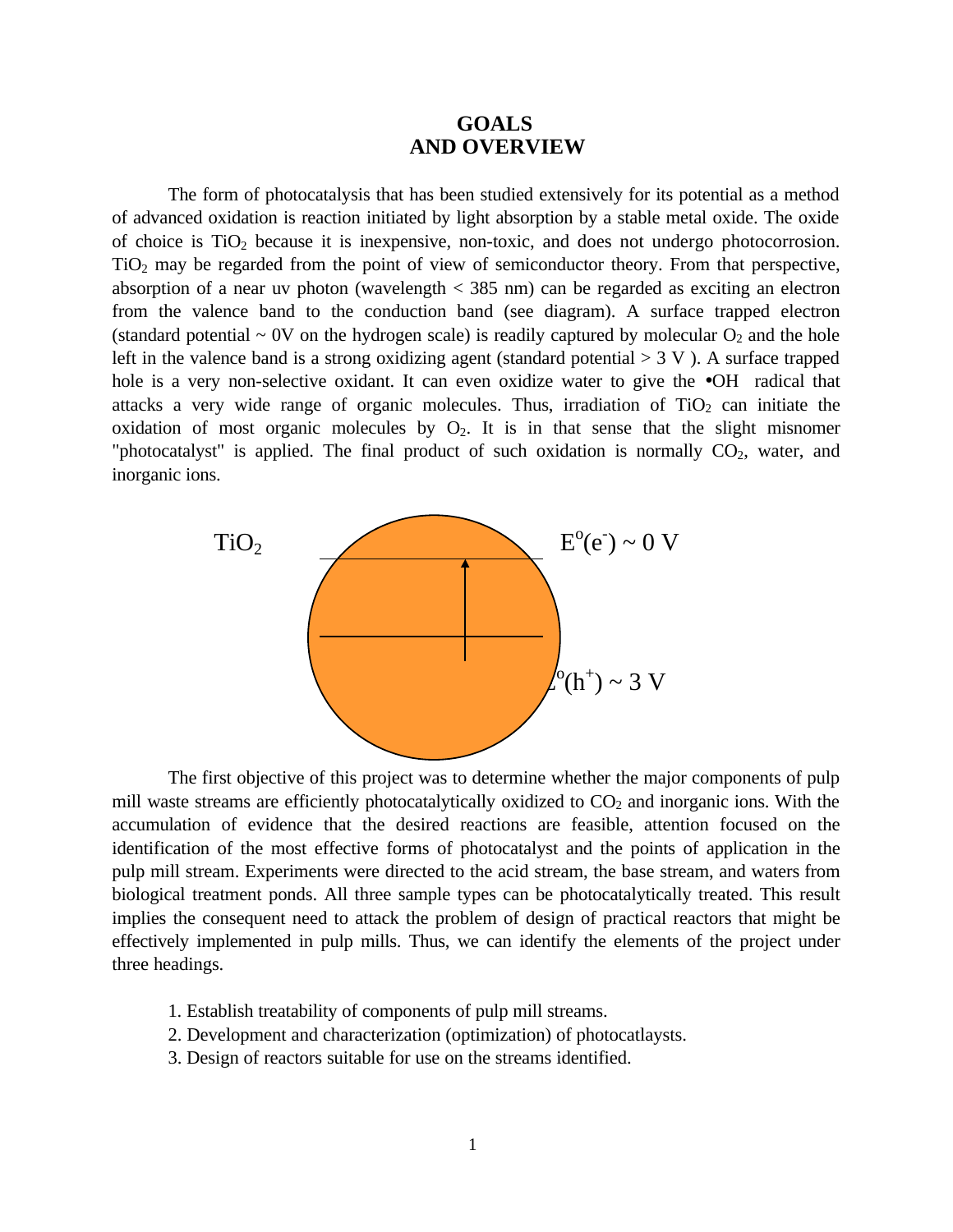A final, subsidiary, issue is exploration of analytical methods adaptable to monitoring performance.

It is important at the outset to note that the overall program described in the preceding paragraph is comprehensive and demanding. The level of commitment possible from the Network could not have permitted undertaking this comprehensive program if it were not for the fact that the work on pulp mill waste streams could be integrated with a more general program of research on photocatalysis which benefited from substantial support sequentially from an NSERC strategic grant and a collaborative university-industry project funded jointly by NSERC and Trojan Technologies of London, ON. Much of the basic work on photocatalysis that this program required was greatly leveraged by the effort aimed at more general application of photocatalysis. Most of the work described in this report depended on the availability of supplementary resources for parts of the effort from the other sources.

All of the major targets of the laboratory program were reached with the exception of the completion of the development of analytical methodology for monitoring which continues under NSERC undirected funding and is expected to be complete by the end of the summer of 2001. Pilot reactors that could be exploited within a mill and as an enhancement of the performance of a biological treatment pond have been constructed. We have sought the collaboration of several of the partner companies to the network but have failed to find an opportunity to carry out field trials.

The specific advantages of inclusion in the SFM network have been two. One was the early supply of samples and critical analytical support that we received in initial phases of the project from network members at the University of British Columbia that allowed demonstration of effectiveness of photocatalysts toward all major classes of components of the pulp mill streams. The other was the essential liaison with Dr. D.W. Smith's group at the University of Alberta that led to choice and collection of "real" samples and identification of constraints on design of reactors for use in pulp mill applications. Network meetings have been a valuable channel of knowledge flow.

Among the outcomes of the project have been three conference reports directed rather specifically to pulp mill applications, journal papers dealing with more fundamental aspects of photocatalysis and reactors, and three M.Sc. theses (one still in final editing). Two of the M.Sc. students are employed in the environmental engineering industry. Two post-doctoral fellows have participated and one is now active in the water treatment industry. The senior research associate who has been a key player in this project, Dr. Alex Starosud, is now leading an effort to "spin out" a company, PERM Environmental, Inc., to commercialize photocatalytic technology developed in the course of the connected projects of which this SFM effort was one.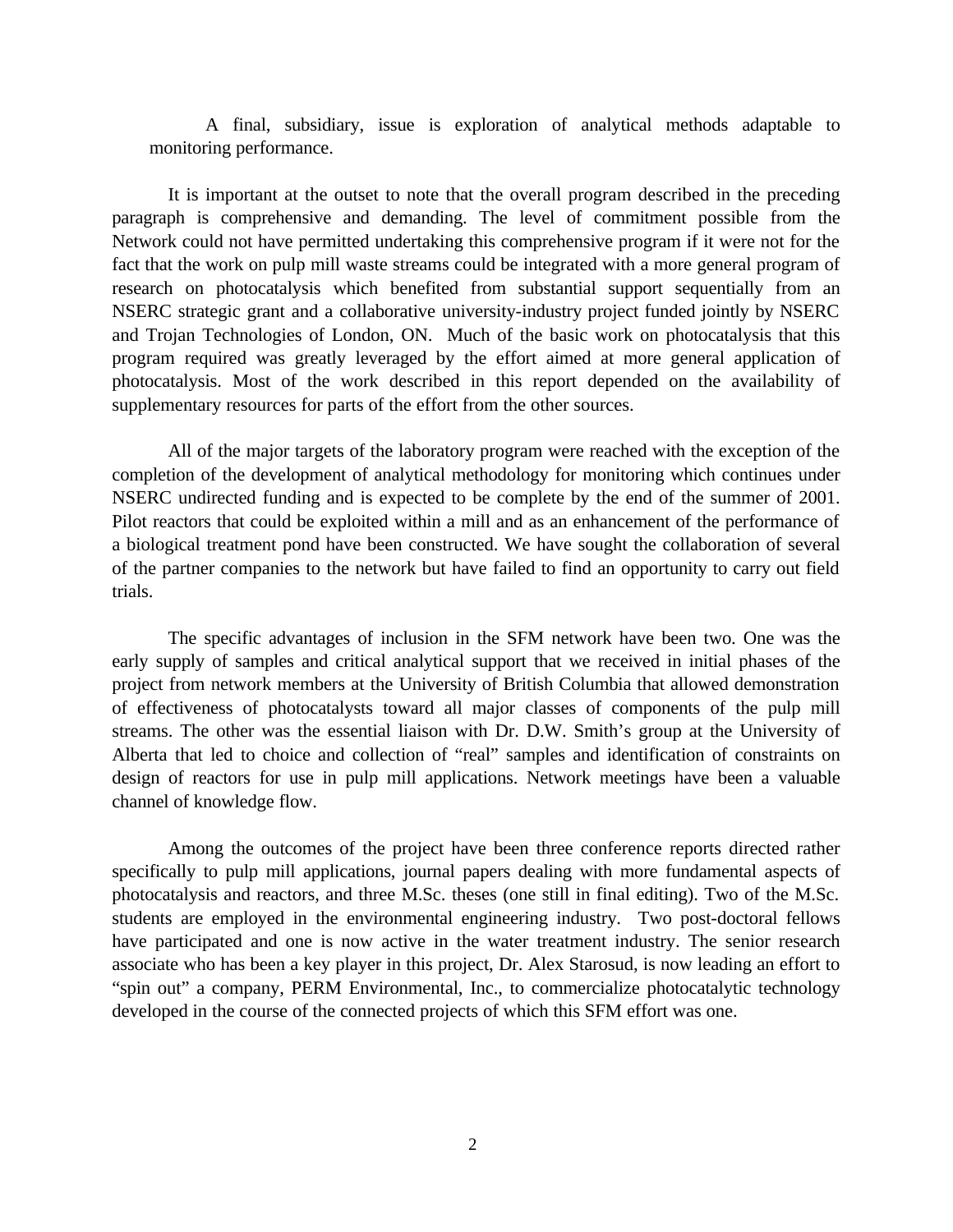#### **REACTIVITY OF PULP MILL STREAM COMPONENTS**

The baseline study of photocatalysis was examination of the oxidation of the organic components of a mill white water from the Howe Sound Pulp and Paper Mill and a synthetic model white water (Vaisman et al 1999). Both are referred to here as MWW (real and synthetic respectively). The laboratories of Dr. J. Sidden of UBC supplied these samples.

Photolyses were carried out first in an exploratory fashion using a closed tube rotated with solid photocatalyst under a 40 W near uv (peak wavelength 350 NM) lamp. The changes of concentrations were monitored by HPLC. This simple arrangement is useful for semiquantitative comparison of a number of catalyst formulations. More quantitative experiments were conducted using a reactor in which the sample flowed through a bed of photocatalyst of small diameter. The flow cell was mounted in a Rayonnet Photoreactor that ringed the cell with 16 75W fluorescent-coated uv lamps with output centred at 350 nm. Actinometry shows that light entered the reaction cell at a rate of  $4 \times 10^{-8}$  einsteins/s.

The course of the reactions in the flow experiments was also diagnosed by HPLC. However, simple HPLC with single wavelength uv detection cannot resolve the complexities of the real, or even the synthetic, MWW samples. In consequence, samples from selected runs were forwarded to Drs. R.P. Beatson and J.N. Saddler at UBC who arranged for inclusion of these samples in their multistep analyses that are capable of separation and determination of the major classes of compounds found in MWW. The methods exploited have been described. (See deJong et al. (1997) and references therein.) The results from the more sophisticated analyses enhanced the interpretability of the HPLC as did recording of complete uv spectra of samples.

The photocatalysts were selected from a series prepared by Dr. A. Starosud in the course of the University of Calgary collaboration with Trojan Technologies. These catalysts were composites designed to combine the capacity to adsorb target organic substrates efficiently with photoactivity. Because of the high organic loading of the MWWs, a maximal adsorption capacity was not optimal. (Coagulation could be promoted.) The catalyst of choice is the "UC210" that simply loads  $TiO<sub>2</sub>$  on silica gel particles of convenient engineering size.

A classic method of reducing the organic content of waters is uv irradiation after addition of  $H_2O_2$ . This was chosen as a reference method to compare to the effect of TiO<sub>2</sub> as a photocatalyst. As well, there have been a number of reports that  $H_2O_2$ , acting as a supplemental electron acceptor to molecular  $O_2$ , can enhance rates of oxidation of organics on the irradiated TiO2 surface. For this reason, experiments were carried out with addition of small amounts of  $H<sub>2</sub>O<sub>2</sub>$  to samples where silica gel supported TiO<sub>2</sub> photocatalysts were used.

In the preliminary qualitative experiments with the closed tubes, we learned that addition of  $H_2O_2$  to photocatalysts was beneficial. However, the common explanation that it acted simply as an alternate electron acceptor could not be sustained. The rate enhancement in solutions that had received an  $H_2O_2$  addition persisted long after all of the initial  $H_2O_2$  was exhausted and an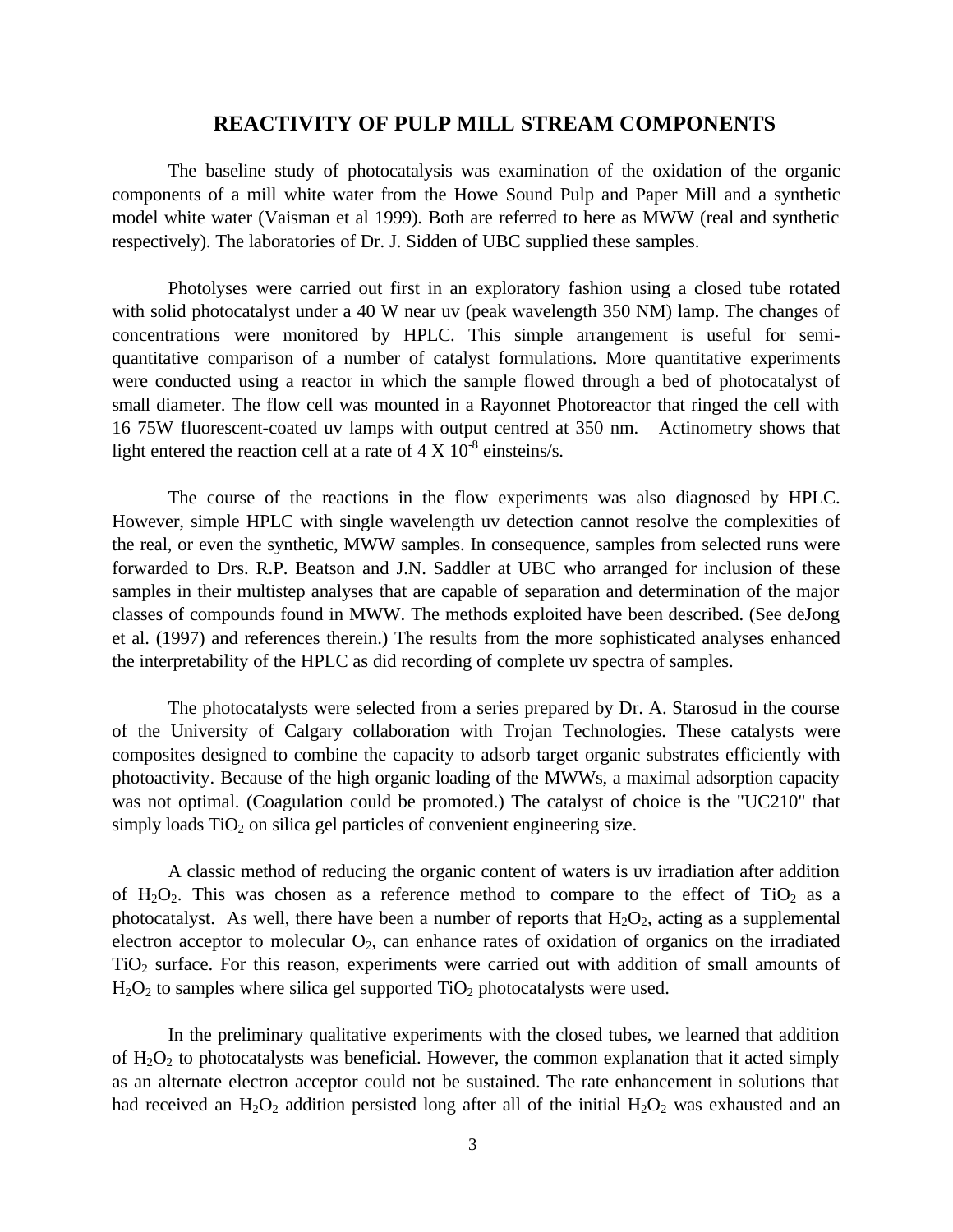addition of further  $H_2O_2$  at that time had no accelerating effect. It appears that  $H_2O_2$  plays a role in initiation of radical chain reactions that persist after the initial dose of  $H_2O_2$  has been consumed. This is advantageous since it indicted that the desired enhancement can be achieved with small dose. HPLC traces clearly demonstrated that the pathway of reaction and intermediates formed differ among the three cases: 1) traditional  $uv/H_2O_2$ , 2) supported  $TiO_2$ alone and 3) supported  $TiO<sub>2</sub>$  with  $H<sub>2</sub>O<sub>2</sub>$  added.

The overall success in treatment of MWW is illustrated in Table 1 where detailed analysis of the fate of various components of the Howe Sound MWW after 96 h. of irradiation in the flow cell is presented. ( 96 h in the reactor is approximately equivalent to exposure to sunlight for 4h because the irradiation volume in the reactor is a small fraction of the total volume of circulated solution.)

| Contaminant           | Initial<br><b>MWW</b> | <b>UC210</b>  |      | 1% $H_2O_2$   |                | $UC210 + H_2O_2$ |                |
|-----------------------|-----------------------|---------------|------|---------------|----------------|------------------|----------------|
|                       | composition           | irradiated    |      |               |                |                  |                |
|                       | Mg/L                  | Mg/L          | $\%$ | Mg/L          | $\%$           | Mg/L             | $\%$           |
| Total dissolved       | 2360                  | 1120          | 48   | 340           | 14             | 160              | $\tau$         |
| and colloidal         |                       |               |      |               |                |                  |                |
| organic C             |                       |               |      |               |                |                  |                |
| Lignin                | 100                   | 80            | 80   | 7.5           | 7.5            | 15               | 15             |
| Ash                   | 390                   | 213           | 55   | 163           | 42             | 67               | 17             |
| Carbohydrates         | 1560                  | 670           | 43   | n.d.          | $\overline{0}$ | n.d.             | $\overline{0}$ |
| Extractive            | 14                    | $20.2\bullet$ |      | $58.3\bullet$ |                | $15.4\bullet$    |                |
| resins and fatty      |                       |               |      |               |                |                  |                |
| acids                 |                       |               |      |               |                |                  |                |
| <b>Sterols</b><br>and | 88                    | 34.3          | 39   | 26.6          | 30             | 16.4             | 19             |
| lignans               |                       |               |      |               |                |                  |                |
| SE & TG               | 16                    | 12.3          | 77   | 11.3          | 71             | 9.9              | 62             |

Table 1

There is notable early production of resins and fatty acids from larger molecular weight components but HPLC documents significantly different pathways in the three cases.

The results in the Table illustrate the main conclusions from this phase of the project. A supported TiO<sub>2</sub> photocatalyst promoted with a small amount of  $H_2O_2$  is the most effective oxidation system. A remarkable result is that the process is effective for both dissolved and colloidal organic matter in the MWW. Since the photopromoted reactions are expected to occur on the surface of the  $TiO<sub>2</sub>$  there was a concern that only dissolved organic matter would be effective. Probably the adsorptive capacity of the silica gel support is bringing the colloidal organic matter to the reactive zone.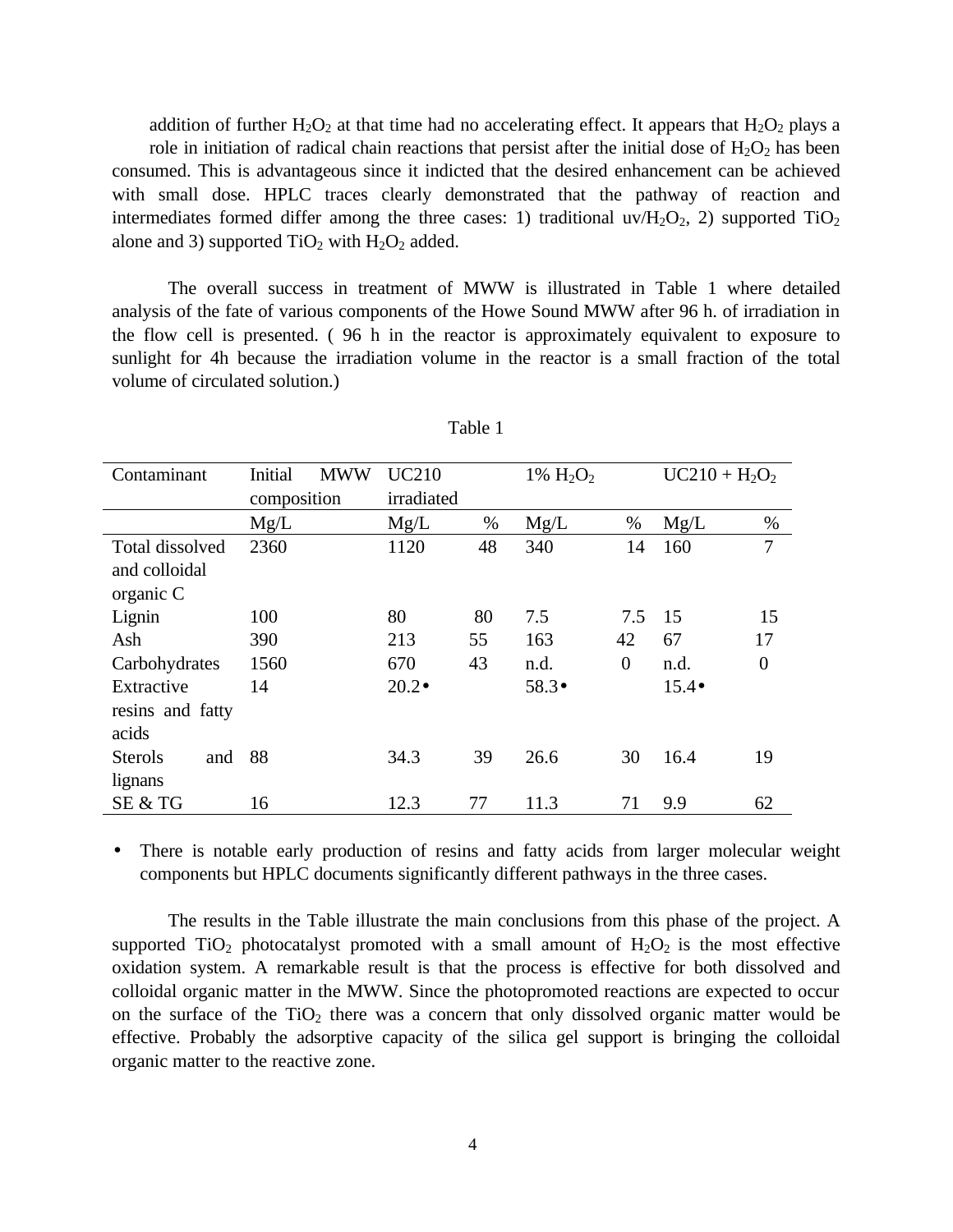Subsequent studies on samples taken from a mill acid stream, a mill basic stream, and waters from a biological treatment pond continue to confirm attractive reaction rates for TiO2 based photocatalytic treatment. Monitoring was extended to the common control parameters of TOC, DOC, and colour and effective reduction of all of these was demonstrated.

# **OPTIMIZATION OF PHOTCATALYSTS**

The favourable results of the studies of treatability of streams from pulp mills recommends some basic studies to learn what parameters might be involved in rational rather than empirical optimazation of catalyst systems. An important hint came from an early study by Xu and Langford (1995) of various methods of loading  $TiO<sub>2</sub>$ . It was observed that maximum activity could be achieved with a small amount of  $TiO<sub>2</sub>$  (~3% by wt.) if it was applied as a thin film on a silicate support. The film exhibited x-ray powder patterns suggesting very small  $TiO<sub>2</sub>$ crystallites, or even a nearly amorphous phase. It was important to learn what fraction of the surface of the silicate was covered by  $TiO<sub>2</sub>$  and how that changed with increase of  $TiO<sub>2</sub>$  loading.

Vaisman et al. (2000) reported a novel cross polarization solid state NMR method to monitor the surface of a silicate using Si signals resulting from polarization induced by the H atoms of the surface OH groups so that surface Si atoms dominated the NMR spectra. Then the extent of surface coverage by  $TiO<sub>2</sub>$  could be estimated by the decrease of the Si signal on addition of  $TiO<sub>2</sub>$ . The optimum photoactivity is already developed (2.5% loading) at a surface coverage that is incomplete but corresponds to a "monolayer" coverage by  $TiO<sub>2</sub>$  (anatase) unit cells. As the  $TiO<sub>2</sub>$  loading increases (5%), initially there is not further coverage of the zeolite. The TiO<sub>2</sub> grows out from the surface. At 10% loading, it appears that the TiO<sub>2</sub> falls over to begin to increase surface coverage. The higher surface coverage does not enhance reactivity. The location of the Ti on the surface can be identified from energy filtered transmission electron microscopy by taking the difference between images formed just below and just above a Ti transition energy. The Ti appears to be distributed over edges, steps, and defects as theory of crystal growth suggests. This is leading us toward exploration of new ways to load  $TiO<sub>2</sub>$  slowly in thin layers as the rational improvement of catalyst design.

A second issue is whether supported catalysts with  $TiO<sub>2</sub>$  supported on silicates (zeolites) change reaction pathways compared to  $TiO<sub>2</sub>$  in ways that will present special problems for the goal of mineralization of organic contaminants as rapidly as possible. This issue was examined by Chen et al. (2001). Using phenol as a well-studied model substrate, the pathways on commercial TiO<sub>2</sub> were compared to those on a 3% by weight TiO<sub>2</sub> loaded ZSM-5 zeolite. In general reaction rates and pathways were very similar with the  $TiO<sub>2</sub>$  exhibiting slightly greater rates of oxidation of early intermediates than the supported catalyst. However, one significant problem was identified in basic solutions. The catalyst support, presumably because of its adsorption capacity, promoted coupling reactions between radicals and production of a polymer that can prove refractory. Since reactions mediated by hydroxyl radicals will commonly produce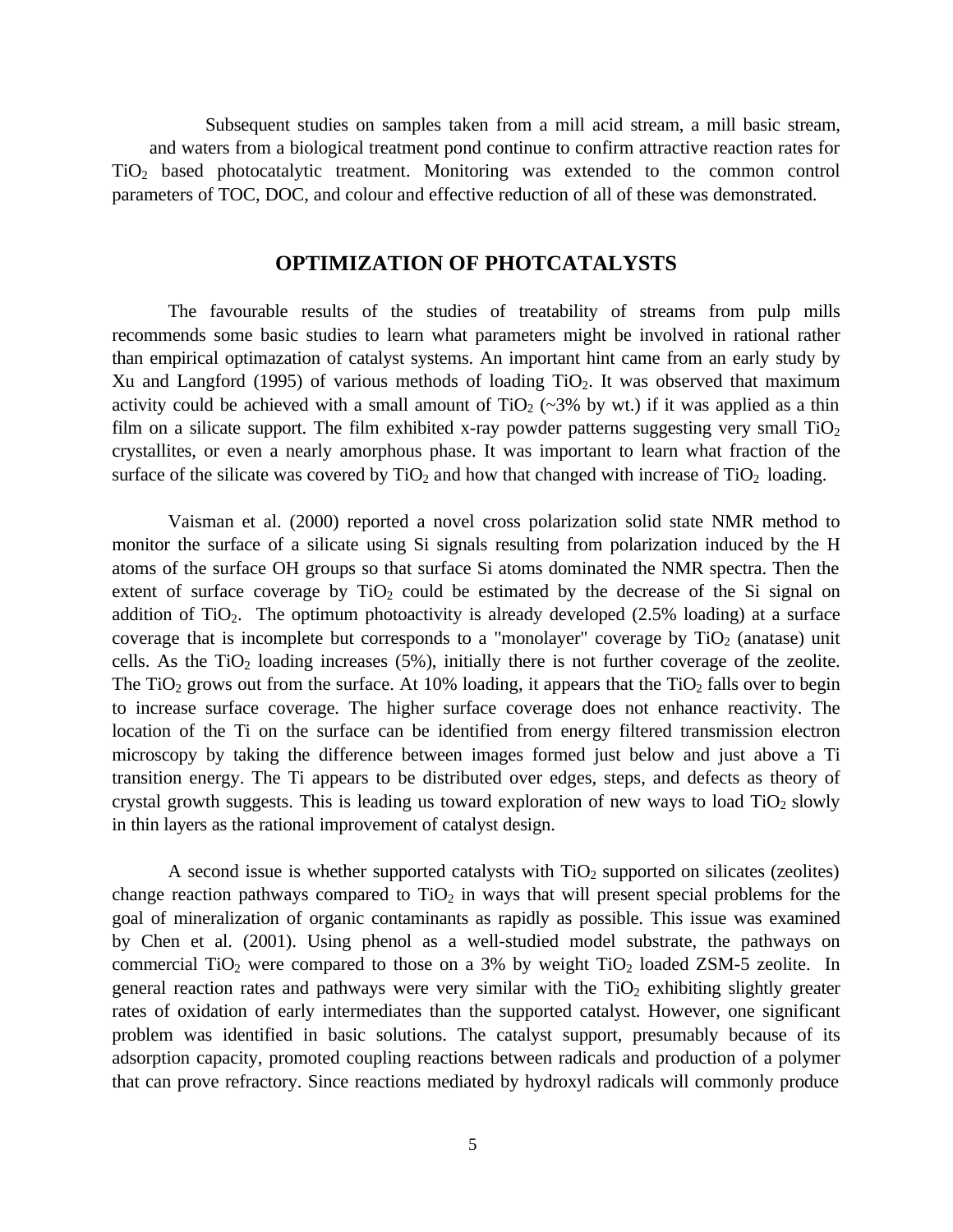phenols form aromatic constituents, this observation indicates a limitation on use of the supported photocatalysts for basic streams without neutralization.

The final catalyst optimization issue is not so much a matter of the catalyst chemistry as catalyst engineering. For use in practical reactors, it is highly desirable for the catalyst particles to be larger than the  $\leq 50$  µM dimensions of TiO<sub>2</sub> and zeolite powders. At least 250µM is desired for handling. The literature reports a variety of efforts to attach  $TiO<sub>2</sub>$  to macroscale supports including sand and glass beads. Our initial effort supported the catalyst on silica gel particles. These did not prove sufficiently mechanically robust for use in the fluidized bed reactors to be described below. Reflection led us to what we like to call the "golf ball" concept. The  $TiO<sub>2</sub>$ loaded zeolite particles should be anchored in indentations in the surface of a robust support so that they are not exposed for attrition. Our "golf ball" is a porous glass material or a specially prepared porous ceramic. The condition is a requirement for low light absorption in the 350 nm range. The "golf ball" implementation has been used in the fluidized bed reactor described below. It is also the conceptual parent of a floating ball catalyst that has promise for use in passive solar applications on waste ponds.

#### **DESIGN OF REACTORS**

The fundamental limitation that has frustrated commercialization of  $TiO<sub>2</sub>$  based photocatalytic systems is the cost of electric power for the uv lamps. The figure of merit for a photocatalytic system is electricity cost per decade of reduction of contaminant concentration. Consequently, only those applications that can accept a slow process driven by natural light (e.g. sunlight in treatment ponds) have been economically fully attractive. The limitation can be translated into photochemical language as an insufficiently large intrinsic quantum yield for the reactions. A good deal of research ahs been directed toward enhancement of quantum yields. There has been some success but an order of magnitude increase has remained elusive. Thus, a solution must be sought elsewhere. For dilute contaminant streams, the apparent quantum yield at a given concentration is approximately a linear function of concentration as indicated by Fig. 1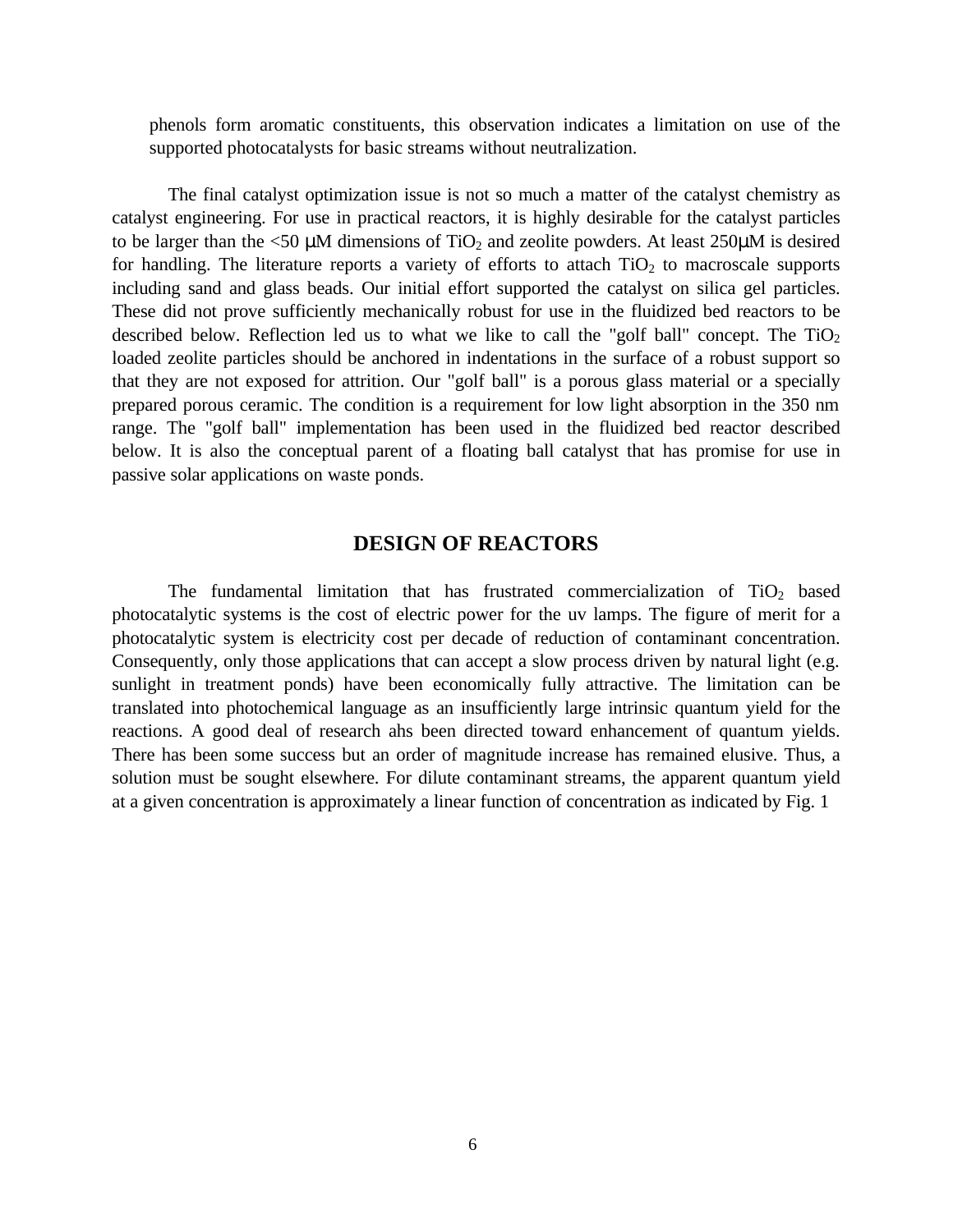

Figure 1 Typical yield vs. concentration curve

This means that pre-concentration of the substrate by a factor of ten can reduce electricity cost for contaminant oxidation by a factor of 10. This is the major advantage of the combination of a photocatalyst with an adsorbent support. The reactor should be designed for two stage operation. In the first stage, a stream to be treated is passed through the adsorbent bed. As breakthrough is approached, the flow is terminated and the adsorbent is photocatalytically regenerated taking advantage of the photocatalyst supported at low loading on the adsorbent material. The system can be though of as an analog of activated carbon that can be regenerated with the added advantage that the products are  $CO<sub>2</sub>$ , water, and inorganic ions. Of course, this analogy only holds if the adsorbent is competitive with activated carbon. A number of high silica zeolites do offer such adsorption capacity. Fig. 2 shows the relative adsorption of 2,4 dichlorophenol, acetone, and *iso*-propanol on a series of zeolites compared to activated carbon.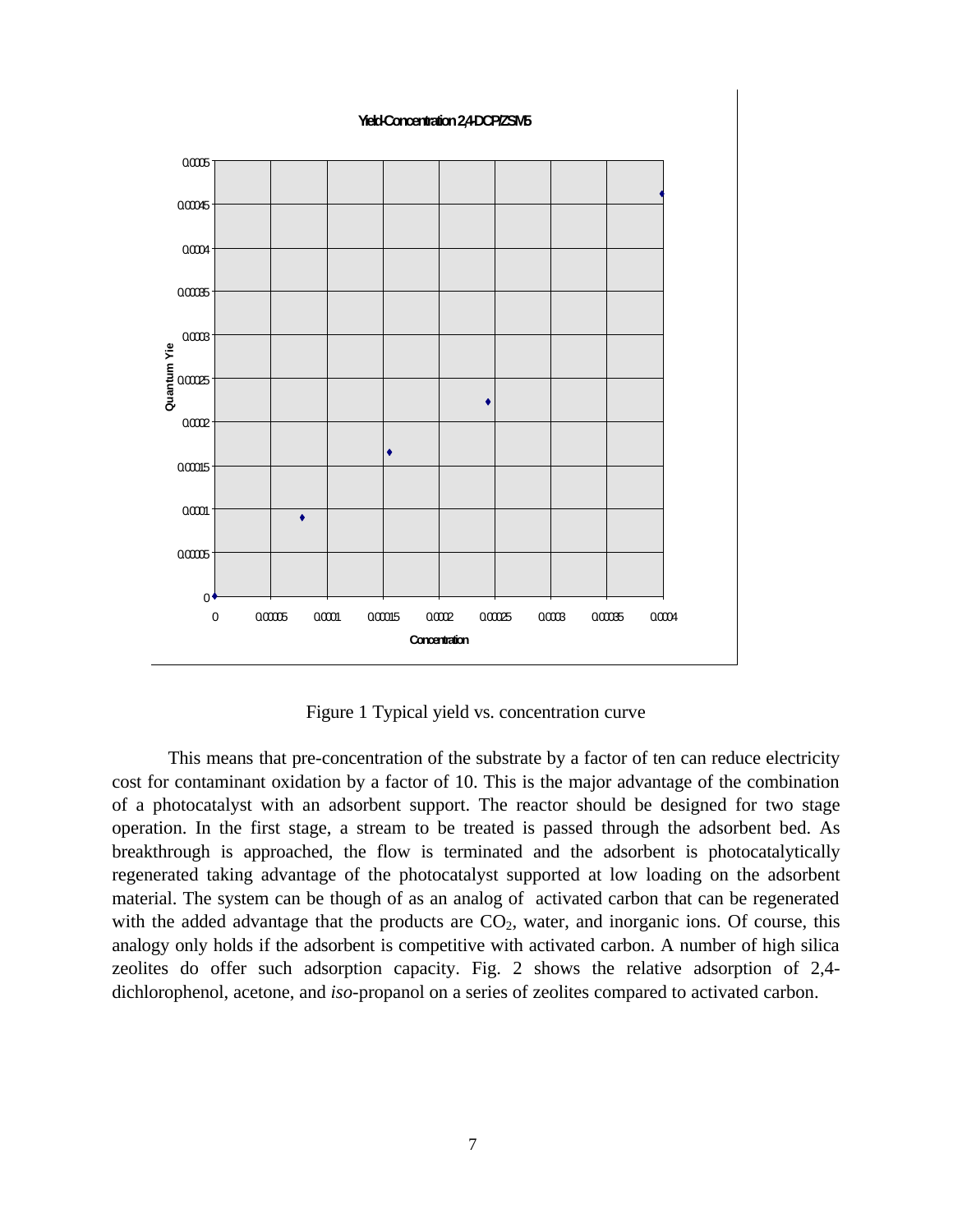

Figure 2 Adsorption capacities of zeolites

A second important problem confronts the design of industrial photoreactors. Light absorption follows Beer's law and light intensity decreases exponentially as it passes into an absorbing medium. Photoreactors that exploit fixed beds of photocatalyst are severely limited in their ability to achieve uniform treatment of a reactant stream. Commonly, this leads to build up of refractory intermediates on the surface of photocatalysts distant from the lamps. Consequently, we have chosen to explore fluidized bed reactors.

A design study with both empirical and theoretical components was undertaken to develop a fluidized bed photoreactor at small pilot scale that would achieve uniform illumination of all of the photocatalytically active material. The TIPM (Tomographic Imaging and Porous Media) Laboratory at Calgary directed by Dr. A Kantzas provided the capacity to determine particle pathways in the reactor using Radioactive Particle Tracking (RPT) (Kantzas et al. 1999).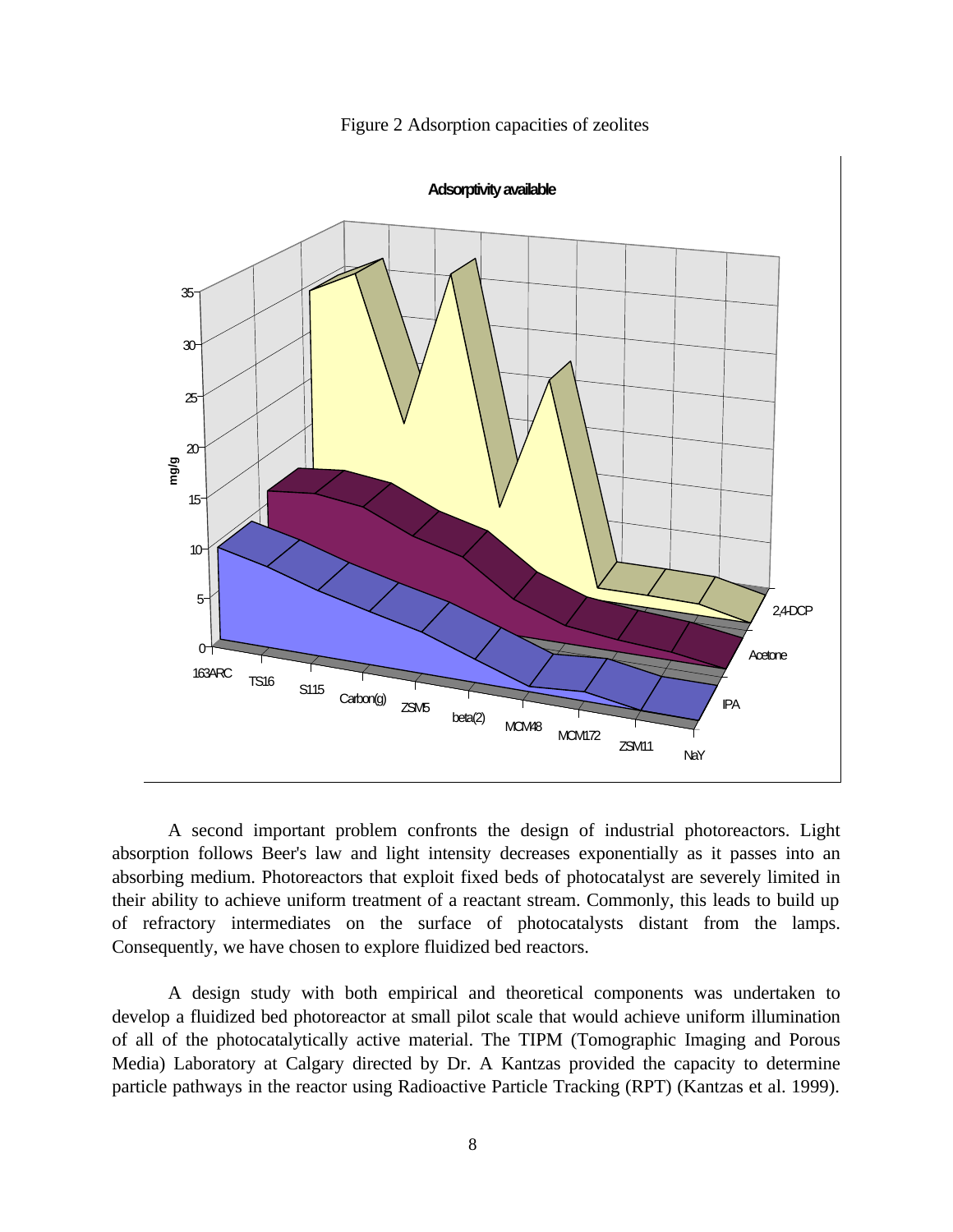A photocatalytic particle was tagged with  $\frac{99 \text{m}}{2}$ Tc in the form of technecium macroaggregated albumin and tracked in a series of runs in the fluidized reactor. (Bhargava et al. 1999). Conditions were readily identified where fluidization achieved uniform illumination of photocatalyst particles. A schematic of the photoreactor is shown in Fig. 3. Notice that for these experiments recirculation through a reservoir was employed.



The reaction chamber had a central chamber for the lamp with a diameter of 7 cm. This was enclosed in a water cooling jacket of 12 cm thickness. The reaction zone surrounded this lamp assembly with a diameter of 20 cm. The height of the reaction zone was 81 cm. The lamp was supplied by Trojan Technologies, Inc. which uses a power supply from American Ultraviolet Company drawing 40 A at 230V. In one trial, a 100 L charge of 43.9 mg/L phenol was reduced by an order of magnitude in 20 mins of irradiation. Given volume ratios of reactor and reservoir, this corresponded to 12 mins in the irradiation zone (Bhargava 2000).

The reactor described above is now entering pilot trials that will determine its economics. We were unsuccessful in our efforts to interest any network partners in trials on streams within the mill. However, both the Calgary Waterworks and an oil contamination control firm are now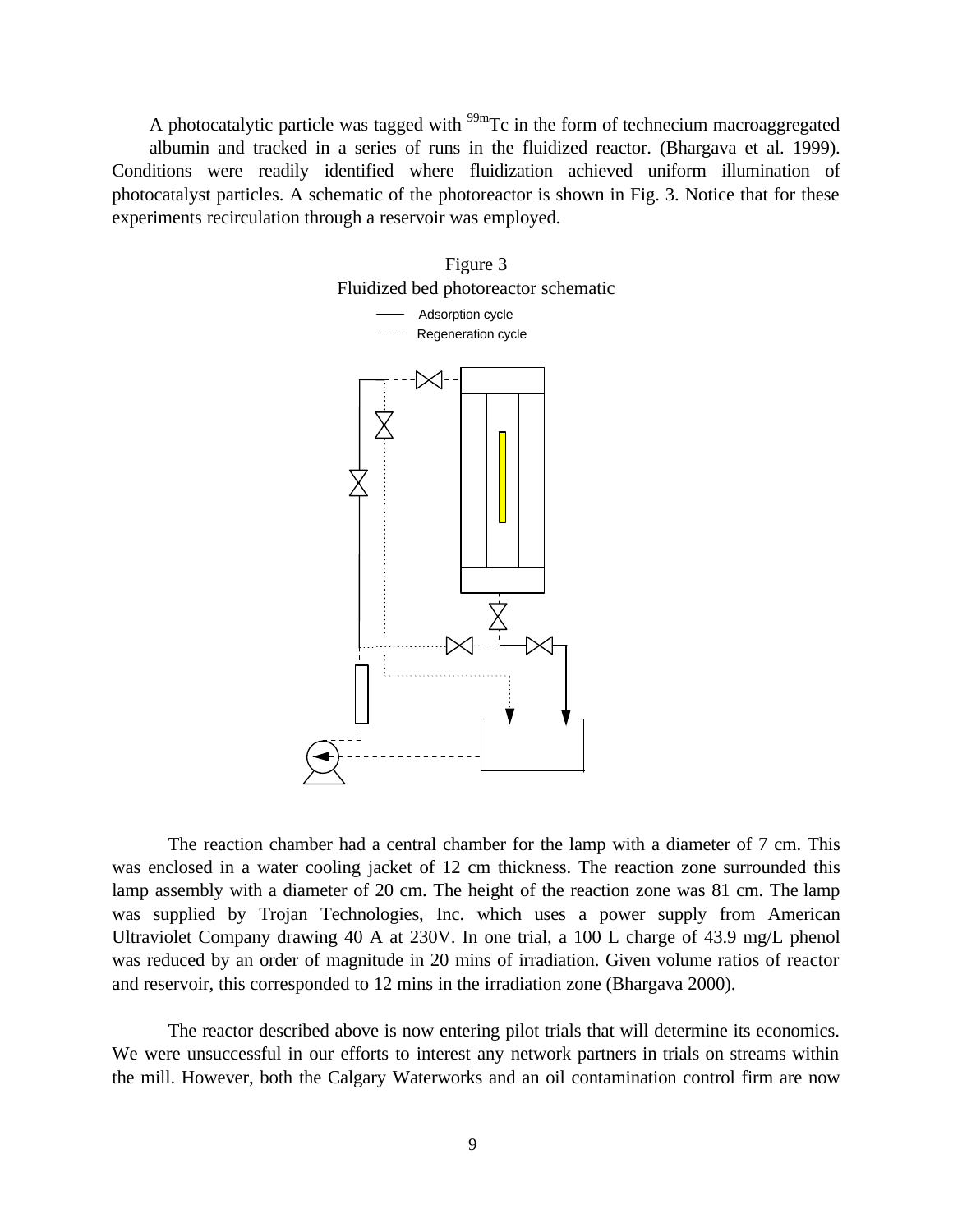working with PERM Environmental, Inc. to conduct the pilot trials that will allow accurate treatment economics to be derived.

There is an additional opportunity to exploit photocatalysis in the pulp mill environment. This is a very low cost implementation that uses natural light (sunlight) to enhance the performance of existing biological treatment lagoons. In this application there is the longer time available to exploit passive energy supply. Two advantages deserve evaluation. One is the use of photocatalysis to oxidize biologically refractory components such as resin acids. The other is simply to enhance capacity or reduce effluent levels without the need to expand the lagoon. Phototcatalytic treatment is effective for reduction of colour, TOC, and DOC. Table 2 reports one of the experiments with irradiation equivalent to 10 h. of sunlight on samples taken at the input and output points of a lagoon. (We are indebted to Alberta Pacific Forest Industries for the samples.)

| Sample                | Colour      | <b>TOC</b>  | <b>COD</b>  |
|-----------------------|-------------|-------------|-------------|
|                       | % reduction | % reduction | % reduction |
| Effluent before       | 129         | 43          | 44          |
| treatment lagoon      |             |             |             |
| $(pH=6-7)$            |             |             |             |
| <b>Effluent</b> after | 108         | 56          | 87          |
| treatment lagoon      |             |             |             |

Table 2 Reduction in control parameters after irradiation equivalent to 10 h. of sunlight (air mass one)

Two possible implementations of a treatment scheme for supplementing performance of Lagoons have been explored. One is an elaboration of an installation used to enhance a treatment lagoon at a Volkswagen plant. In this version, a plate exposed to the sun (or to uv lamps for evaluation) is coated with a  $TiO<sub>2</sub>$  loaded adsorbent. As in the two stage system, the adsorbent does result in pre-concentration. Water is pumped form the lagoon over the photocatalytic plate and recycled to the Lagoon. A lab scale pilot of this scheme with fluorescent lamps for lab evaluation is shown in Fig. 4.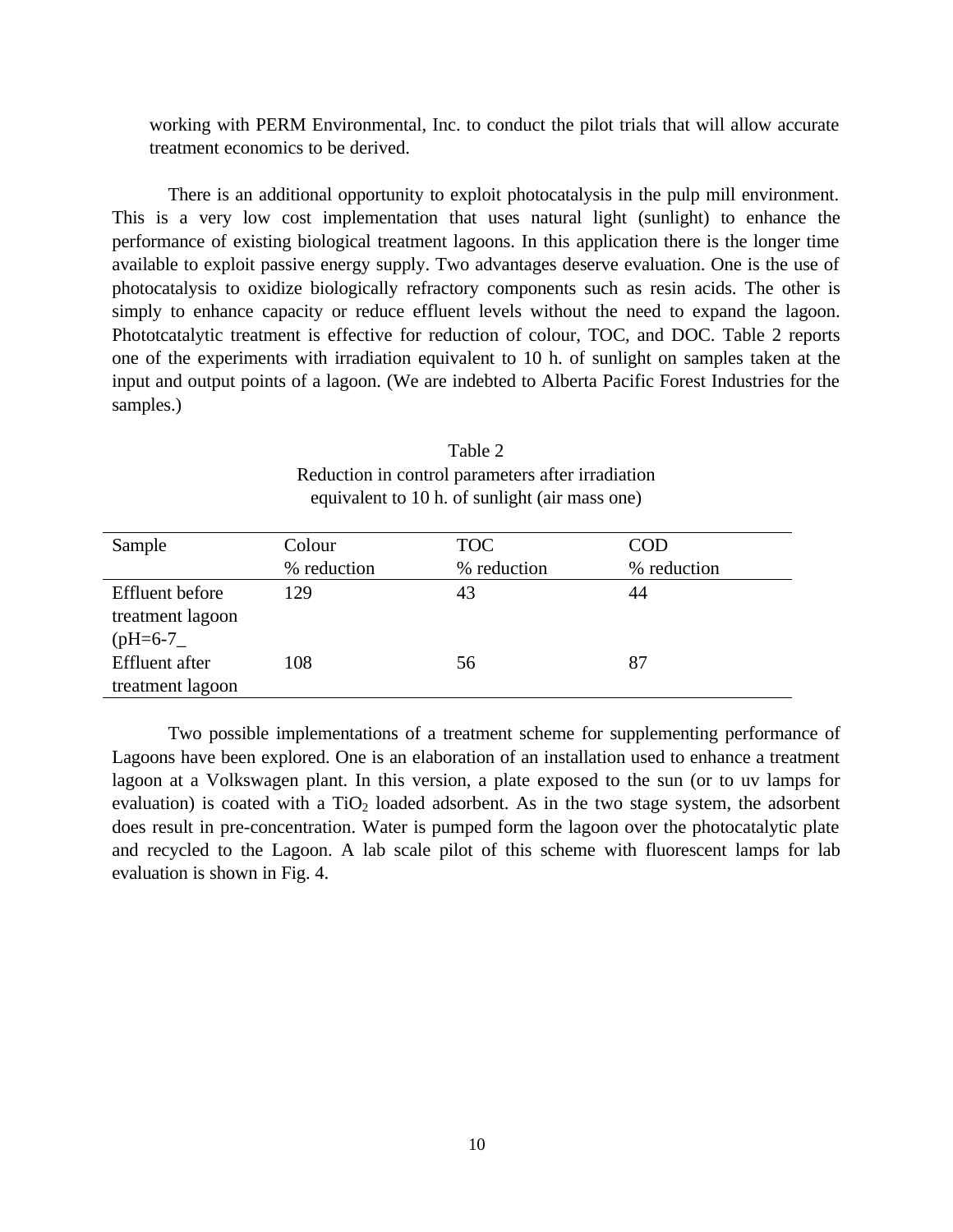Figure 4 Lab pilot of solar reactor



## **CONCLUSIONS AND FUTURE DEVELOPMENT**

At the completion of this study, two opportunities have emerged for the pilot testing of advanced oxidation in the pulp mill stream using  $TiO<sub>2</sub>$  based photocatalysis. The adsorptionregeneration two-stage reactor has promise for handling the large flows that arise within the mill. A particularly encouraging result that was quite surprising is the observation that colloidal organic matter was oxidized at a rate comparable to dissolved organic matter. The limitation our study of pathways implies is that treatment of acidic streams is more promising than treatment of basic streams where polymerization may become significant. Base streams may require neutralization. The second opportunity is the use of photocatalysis as a supplement to effluent treatment lagoons. This is an opportunity of great promise since it can exploit solar radiation without the cost of electricity for uv light generation. The advantages include effective treatment of compounds that are refractory toward the biological treatment (e.g. resin acids) and a low cost contribution to overall rate of reduction of values of effluent control parameters. (The addition of solar photocatalytic units is expected to be highly cost effective as compared to expansion of